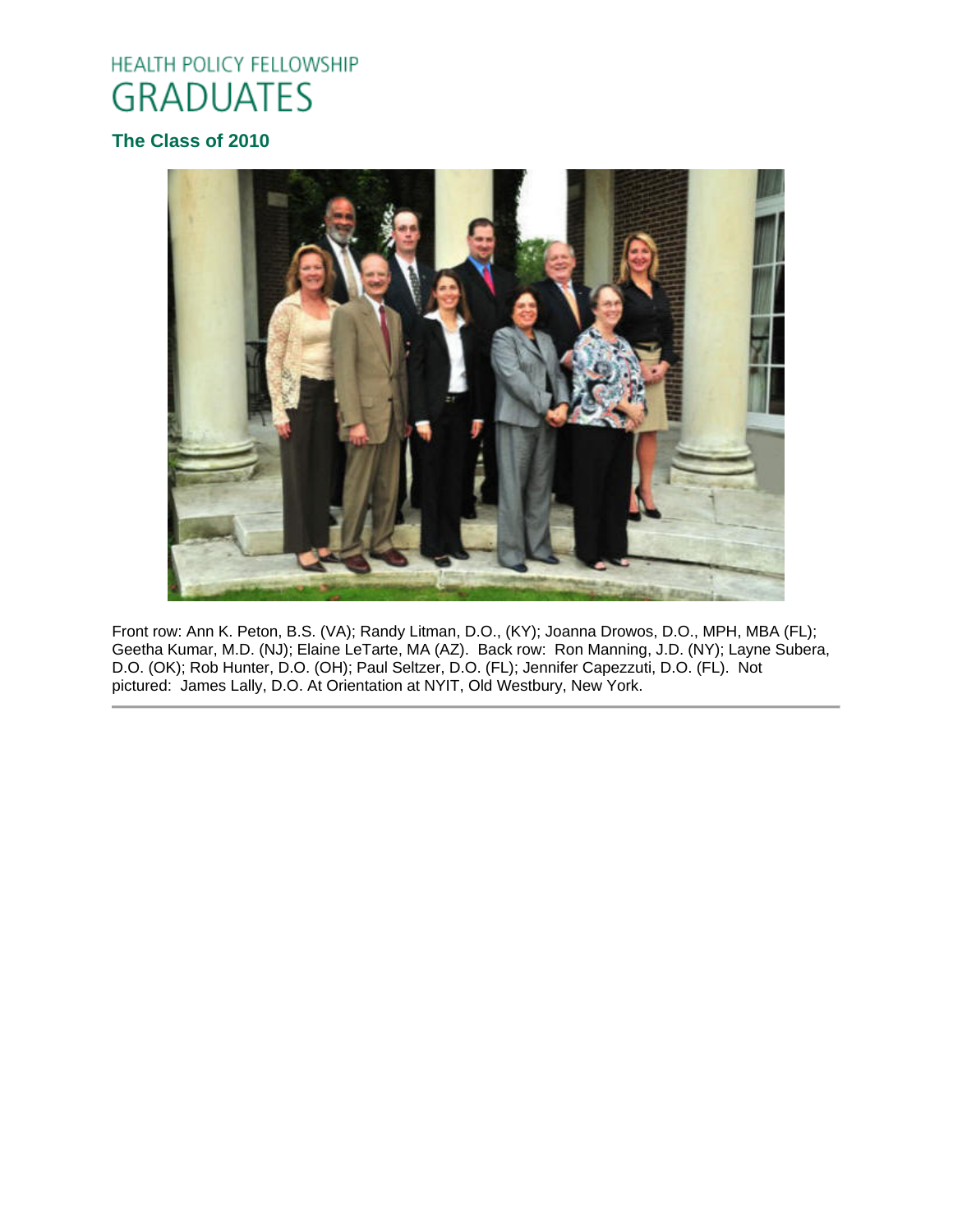

### **Jennifer S. Capezzuti, D.O., M.P.H., M.B.A. Fort Lauderdale, Florida**

#### **Graduation PowerPoint**: [Generic Drugs versus Biologics and Follow-on Biologics](https://ohio.box.com/s/mkojt0oxhg38apfa7b7csi2l9b35pjcm)

Dr. Capezzuti received her Doctor of Osteopathic Medicine degree from Nova Southeastern University College of Osteopathic Medicine (NSUCOM) in 2004. At the same time, she received her Master of Public Health degree with highest honors, graduating first in her class. In 2007, she completed a three year internship/residency in Family Practice at Broward General Medical Center in Fort Lauderdale, Florida. Dr. Capezzuti received a Master of Business Administration degree from Lehigh University in Bethlehem, Pennsylvania in 1997. She received her Bachelor of Science degree from The Pennsylvania State University in 1992. She is a Diplomate, American Osteopathic Board of Family Physicians, since 2007.

Dr. Capezzuti is a member of the American Osteopathic Association (AOA), the American Medical Association (AMA), the American College of Osteopathic Family Physicians (ACOFP), the Florida Osteopathic Medical Association (FOMA), the Broward County Medical Association (BCMA) and their Women's Physician Group, and the Broward County Osteopathic Medical Association (BCOMA). Additionally, she is an active member of DOCare International and has served on medical missions in Guatemala since 2001, becoming faculty in 2007. Dr. Capezzuti mentors NSUCOM third and fourth year medical students in her office, and will begin to mentor Kaiser University Physician Assistant students in her practice with the inception of their 2010 program. Additionally, she is an active member of the Junior League of Greater Fort Lauderdale, Florida.

Dr. Capezzuti is in family practice specializing in preventative medicine for patients age 13 and older. She is in solo practice in Fort Lauderdale, Florida, where Broward Health employs her. Broward Health is one of the ten largest public health systems in the nation. Prior to medical school and residency, Merck & Co, Inc. employed Dr. Capezzuti. She began her career with Merck in 1992 as a staff biologist. She went on to hold positions in regulatory and clinical research as well. After earning her M.B.A., she decided to try her hand in the marketing arena. Since marketing managers were required to have a minimum of two years of field experience in order to "learn the ropes", she took a pharmaceutical sales representative position in Boca Raton, Florida. She then fell in love with Florida and enrolled in medical school instead of returning to Pennsylvania.

Dr. Capezzuti's participation in the Health Policy Fellowship is self-sponsored.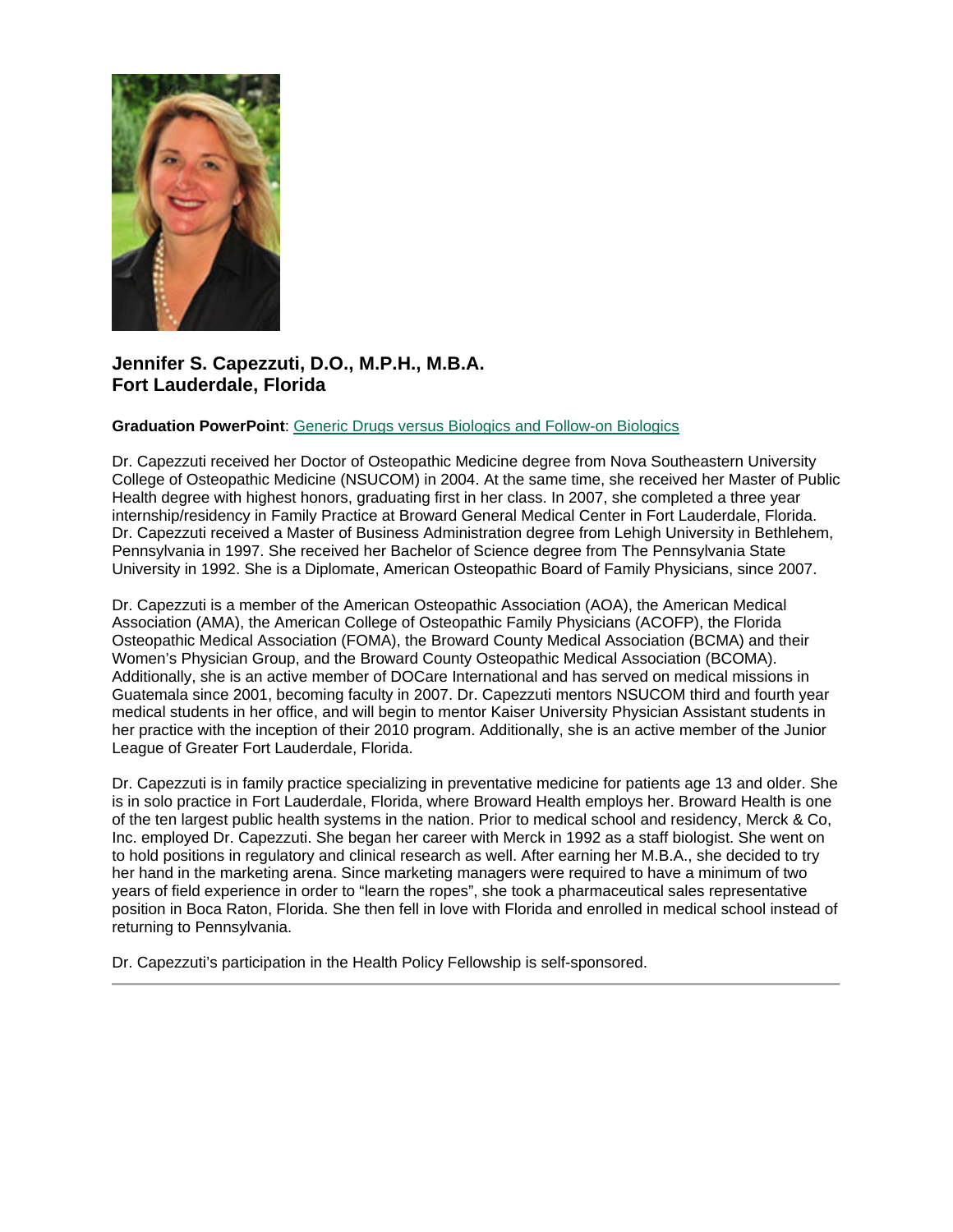

### **Joanna L. Drowos, D.O., M.P.H, M.B.A., C.Q.M. Boca Raton, FL**

Dr. Drowos earned her Doctor of Osteopathic Medicine degree from Nova Southeastern University College of Osteopathic Medicine in 2004. During her tenure at NSU she also earned a Master of Public Health degree and completed an Undergraduate Fellowship in Osteopathic Principles and Practice. After completing a Pediatrics-tracked rotating internship at Palms West Hospital in Loxahatchee, FL, Dr. Drowos proceeded to complete a residency in Preventive Medicine at the Palm Beach County Health Department immediately followed by a Family Medicine residency at Broward General Hospital in Ft. Lauderdale, FL. Dr. Drowos is certified by the American Osteopathic Board of Occupational and Preventive Medicine, the American Osteopathic Board of Family Practice and the American College of Medical Quality. In addition to her medical training, she earned a Master of Business Administration in Healthcare Administration from Florida Atlantic University in 2008. She also completed the Training in Policy Studies (TIPS) Health Policy Fellowship for residents through NYCOM in 2008.

She is a member of numerous professional organizations including the American Osteopathic Association, the Florida Osteopathic Medical Association, the American College of Osteopathic Family Physicians and the American Osteopathic College of Occupational and Preventive Medicine. She serves on the ACOFP Young Physicians and Residents Committee and the Public Health Committee. Dr. Drowos has served on several AOA committees and bureaus including the Membership Bureau and the Committee on Socioeconomic Affairs. Community involvement includes completion of the Anti-Defamation League's Glass Leadership Institute and serving on the ADL's Florida Regional Board, as well as on the leadership boards for Hadassah and the South Palm Beach County Jewish Federation. She also volunteers for Animal Aid, a no-kill pet rescue shelter. Awards won during medical school include the Government and Public Policy Award, the Chancellor's Award for Outstanding Public Health Student, the FMA Sanford Mullen Award for outstanding community service and the 2002 NSU-COM Student of the Year. In 2008 she was selected for an Excellence in Medicine Award from the American Medical Association in addition to being named an American Osteopathic Foundation Merck Outstanding Resident.

Dr. Drowos is currently the Center Medical Director of the Riviera Beach Health Center with the Palm Beach County Health Department. There she oversees and directly provides care to patients with communicable diseases like HIV/AIDS and Tuberculosis. She has a faculty appointment at NSU-COM and is on the faculty for the Preventive Medicine Residency with the Palm Beach County Health Department. Additionally, she works as a consultant for the medicine service at the V.A. Hospital in West Palm Beach, Florida.

Nova Southeastern University College of Osteopathic Medicine sponsoried Dr. Drowos for the 2010 Health Policy Fellowship.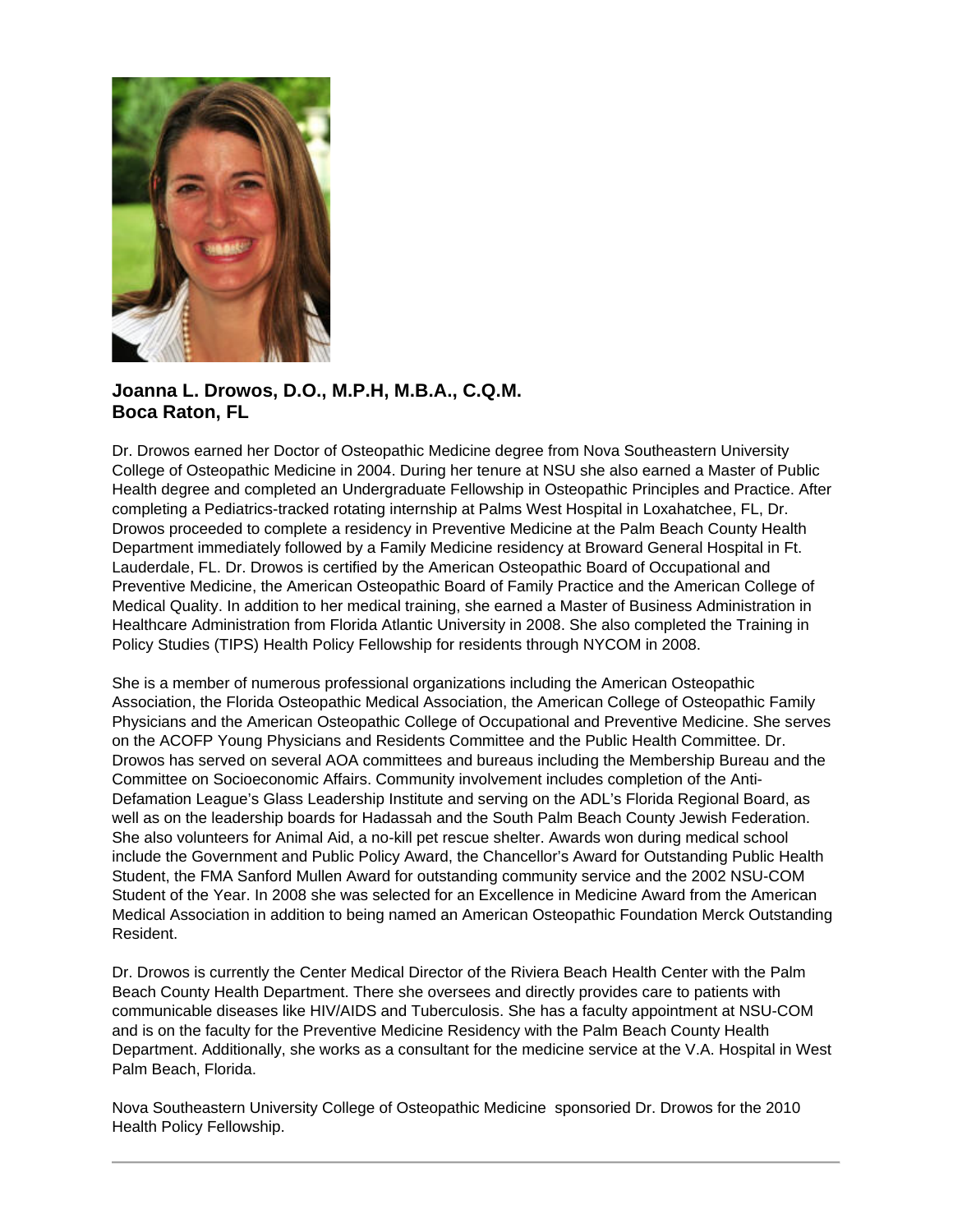

### **Robert L Hunter, D.O., FACOEP, CMD Beavercreek, Ohio**

#### **Graduation PowerPoint:** [American Recovery & Reinvestment Act of 2009 Increasing Access to HIT](https://ohio.box.com/s/aa369q50hfaxa5et2dn4ryg5kz18a43t)

Dr. Hunter received his Doctor of Osteopathic Medicine degree from the West Virginia School of Osteopathic Medicine in 1997. He graduated from Concord College in 1992 with a B.S. in Biology. He completed a one-year rotating internship in 1998 and Family Practice/Emergency Medicine Residency in 2002 at Grandview Hospital in Dayton, Ohio. He obtained his Fellowship in Emergency Medicine in 2007. Dr. Hunter is board certified in Emergency Medicine by the ABOEM and Family Medicine by the AOBFP. He has practiced for ten years in Huber Heights, Ohio. He serves as medical director at skilled and nonskilled facilities. In 2000 he became a member of the Post Doc Committee and Pharmacy and Therapeutics Committee at Grandview Hospital. In 2001 he became part of the Credentials Committee. He then was nominated as Member at Large of the Medical Staff Executive Committee and continues to be an active member. Dr. Hunter served as the past chair of the Family Practice Department at Grandview Hospital, Dayton, Ohio. In 2007 became Division Head, Family Practice Children's Medical Center. He serves as a quality care advisor at Maria Joseph Center, Dayton, Ohio. In 2008 he joined as medical director at Care Source Management, Dayton, Ohio. He is a team physician and Wound Care Consultant to VITAS Hospice, Dayton, Ohio. Dr. Hunter is a member of Revenue, Billing, and Contract Negotiation Committee of Providence Medical Group. He continues to serve as a preceptor to Kettering College of Medical Arts, Physician Assistant Program and the assistant director of the emergency medicine residency at Grandview Hospital. Dr. Hunter is clinical associate professor at OUCOM in Family and Emergency Medicine.

Dr. Hunter is a member of the American Osteopathic Association (AOA), the American College of Osteopathic Family Physicians (ACOFP), the Ohio Osteopathic Association (OOA), American Medical Director Association (AMDA), American Academy of Hospice and Palliative Medicine (AAHPM), and the American College of Osteopathic Emergency Physicians (ACOEP). He is the past State Trustee of the Dayton District Academy of Osteopathic Medicine. He is a committee member of EMS Committee, ACOEP. He is a committee member of the Federal Legislative Committee, ACOFP. He has served as past president, Dayton District Academy from 2008-2009. Dr. Hunter is the chair of State of Ohio Medicaid Pharmacy and Therapeutic Committee from 2008 to present. He is treasurer or OOA. He is the Vice-President elect of Ohio ACOFP. Dr. Hunter is a committee member of Emergency Medicine Certification Commission of Health Information Technology. He serves as a member of Health Advisory Committee for state Senator Steve Austria.

Grandview Hospital/Foundation, the Ohio Osteopathic Association/Ohio Osteopathic Foundation, and Care Source Management Group sponsored Dr. Hunter's participation in the Health Policy Fellowship.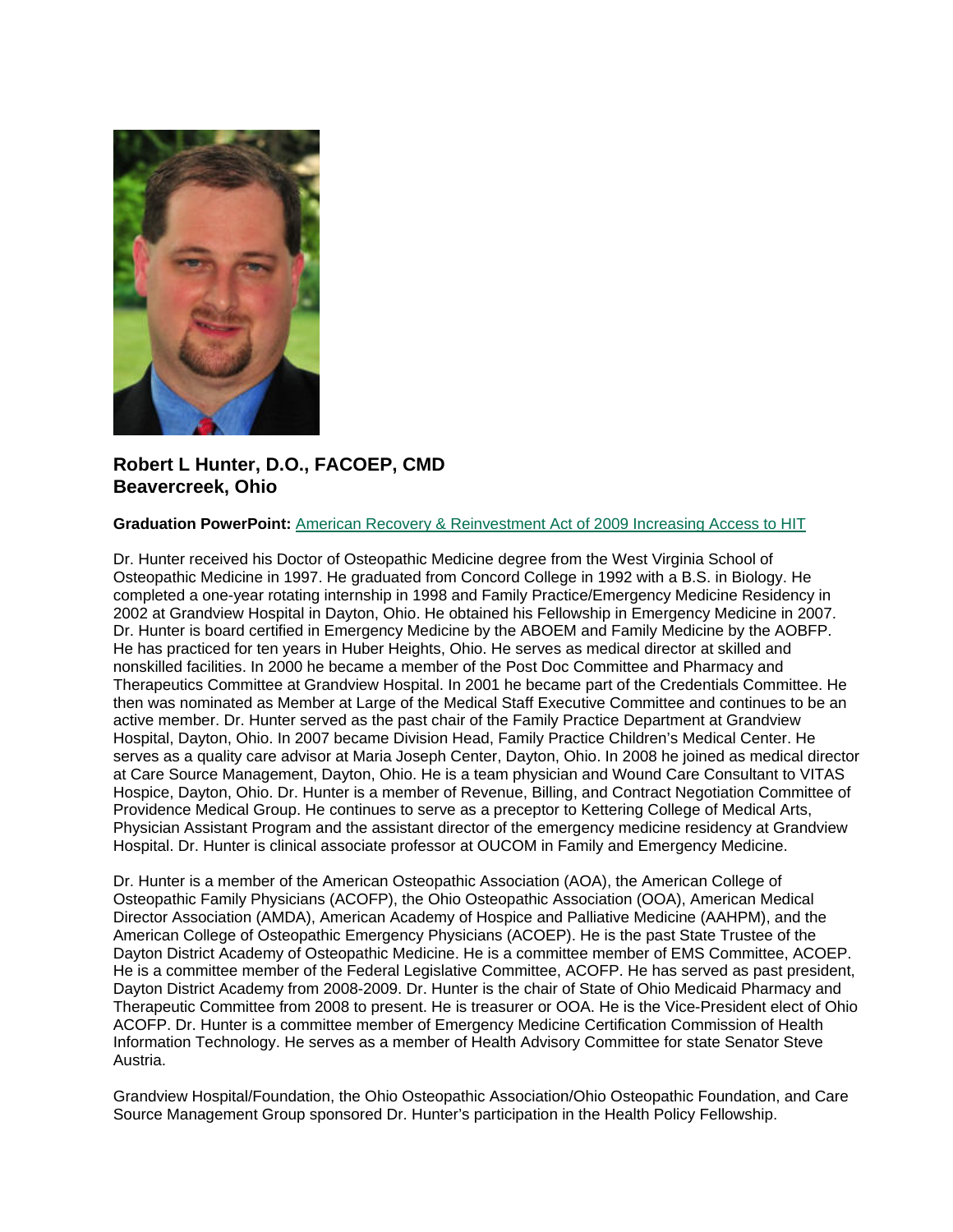

Ron Hunter, D.O., at his inauguration as **Ohio Osteopathic Association President in May 2013**. With him are Greg Hill, D.O., HPF Class of 2005, and John Casey, D.O.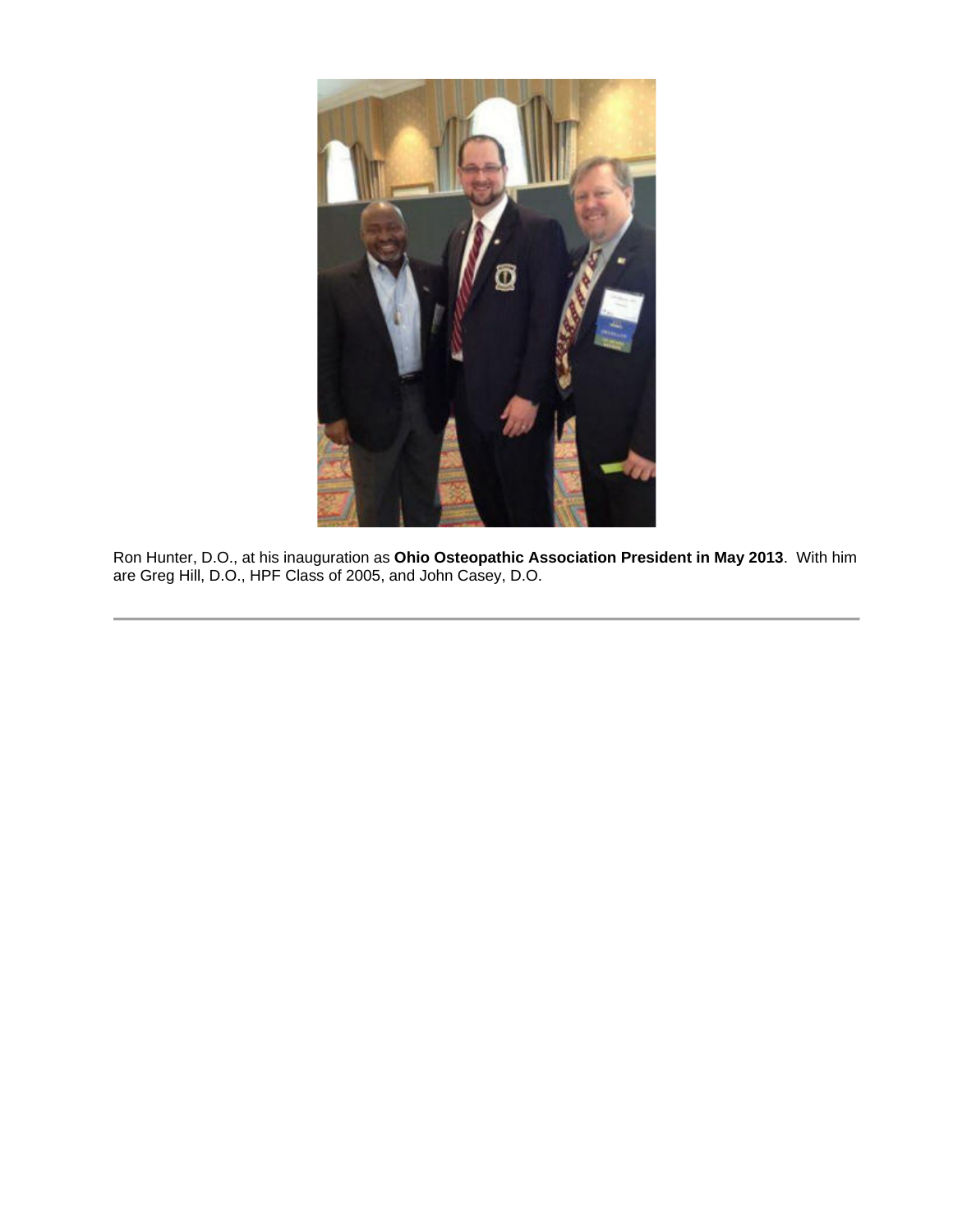

**Geetha Kumar, M.D. Cherry Hill, New Jersey**

### **Graduation PowerPoint:** [Post Marketing Studies of New Medications: Implications for Patient Safety](https://ohio.box.com/s/0n62z6pls66x4zi61ac0rd7ueqdej3d9)

Dr. Geetha Kumar graduated from Bangalore Medical College, Bangalore, India and received her M.B.B.S degree in 1975. She completed her one year rotating internship in India in 1976. She immigrated to the United States in 1978. She completed one year of internship in Pediatrics at Jackson Memorial Hospital in Miami, Florida. She then completed her residency and training in General Psychiatry, also at Jackson Memorial Hospital in Miami, Florida. Dr. Kumar completed her Child and Adolescent Psychiatry Fellowship at Medical College of Pennsylvania, Philadelphia. She is board certified in General Psychiatry as well as Child and Adolescent Psychiatry.

Dr. Kumar has been practicing General as well as Child and Adolescent Psychiatry for the past 23 years. She has been working at UMDNJ/School of Osteopathic Medicine for the past 20 years. Dr. Kumar has served on several committees such as Research, Ethics, Performance Improvement and Faculty Practice Plan at UMDNJ as well as at Kennedy Memorial Hospital in South Jersey. She has been awarded the distinguished fellowship of the American Psychiatric Association in 2003. Dr. Kumar has received the "Top Doc" award for Child & Adolescent Psychiatry by the South Jersey magazine several times. She has also served as a Board Examiner for the Osteopathic Psychiatry Board for several years. Dr. Kumar is a member of the American Psychiatric Association, the American Academy of Child & Adolescent Psychiatry, and the New Jersey Psychiatric Association.

At the start of her career with UMDNJ, Dr. Kumar developed the Child & Adolescent Psychiatric Unit at Kennedy Memorial Hospital in Cherry Hill, New Jersey (which is an affiliate of UMDNJ). The unit is very successful and is located in a community hospital. She has held various administrative positions including Medical Director of the Inpatient Unit, and Chief of Psychiatry at the hospital. She has also been the Clinical Director of the Department of Psychiatry at UMDNJ/SOM, as well as the Vice Chair of the department. Dr. Kumar is currently the Acting Chair of the Department of Psychiatry at UMDNJ/SOM, a position she has held since 10/2008. She has been very involved in teaching residents, medical students and other allied health professionals. In addition to her clinical work, she has been involved in clinical research in Child & Adolescent Psychiatry and published numerous papers. She has also sponsored medical students for their summer research programs.

UMDNJ/SOM sponsored Dr. Kumar's participation in the Health Policy Fellowship.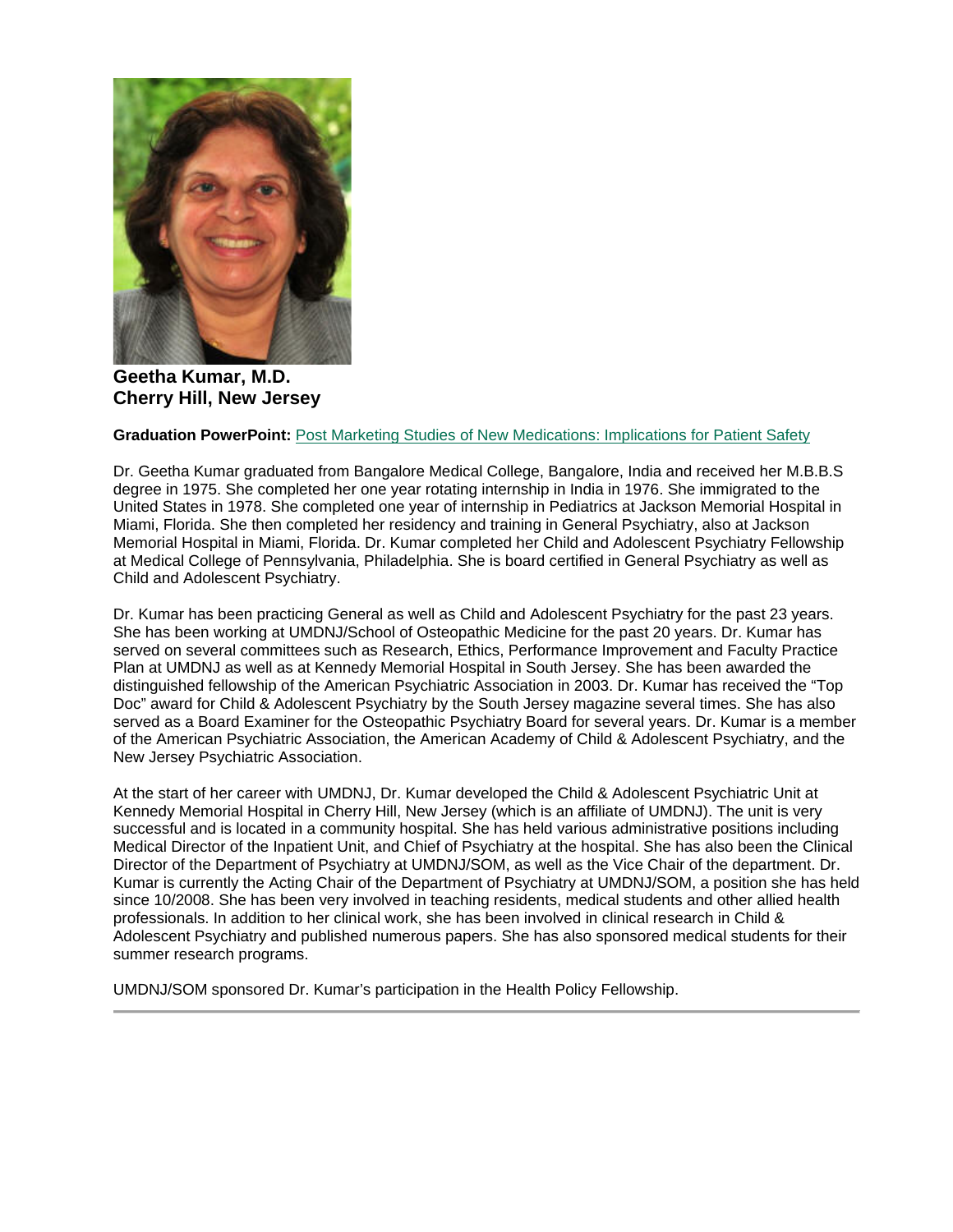

**James M. Lally, D.O. Chino, California**

#### **Graduation PowerPoint:** [Quality of Care in Nursing Homes: Staffing Ratios Affect Care](https://ohio.box.com/s/z2hxlh4q2h4rez2yleysj1oat1u6klrq)

James M. Lally received his Doctor of Osteopathic Medicine degree from the College of Osteopathic Medicine of the Pacific in 1991, following with a Masters' of Science degree in Health Professions Education in 1993. He received his Bachelor of Sciences in Liberal Studies, Regents' College, Albany, NY. He completed a rotating internship and family practice residency at Doctors' Hospital of Montclair and stayed in the local area.

Dr. Lally served in the US Army for 15 years, starting as a Special Forces Medic and ending up as a Physician's Assistant. A parachute injury ended his military career prematurely although he was able to smoothly transition into medical school.

He is board certified in Family Practice, and has Certificates of Added Qualification in Sports Medicine and Geriatrics by the American Osteopathic Association. He is a Fellow of the American College of Osteopathic Family Physicians, the American College of Physician Executives, and the American Osteopathic Academy of Sports Medicine.

In 2000, Dr. Lally earned a Masters in Medical Management from the Heinz School of Public Policy of Carnegie Mellon University, where he put together a concept to buy a psychiatric hospital and an acute care hospital in Chino, California. He achieved his project goal in 2001 and for 3 years worked to maintain the viability of the two facilities. Due to poor government reimbursement and even poorer insurance contracts, he placed the two facilities into Chapter 11 in early 2004. He sold the psychiatric hospital to Psych Solutions and the acute care hospital became part of the Prime Healthcare System, which has been recognized by Modern Healthcare as one of the top 10 healthcare systems in the country. He has remained at the helm of the facility as its President & Chief Medical Officer. He maintains daily patient contact through an internship and family practice residency that he directs and works as a hospitalist in addition to his administrative responsibilities of overseeing the daily operations of ChinoValley Medical Center.

He is the Chairman of the International Shooting Sports Federation's medical committee and was the immediate past-President for USA Shooting. He has participated in the last 4 Olympic Games as the physician in charge of shooting and its venue. He is currently on the Board of the US Judo Association.

Dr. Lally is past-President of the Osteopathic Physicians & Surgeons of California. He is the current chair of the AOA Bureau of Education and the immediate past chair of the Commission on Osteopathic Colleges' Accreditation. He sits on the Executive Committee of the Bureau of Hospitals, is on the Board of Directors of the American Osteopathic Information Association and is the Vice-President of the American Osteopathic Foundation. He has been a delegate to the AOA House of Delegates for the past 15 years. Dr. Lally was awarded AOA's Mentor of the Year for 2008. Prime Healthcare Services, Inc and Chino Valley Medical Center sponsored Dr Lally in the Health Policy Fellowship.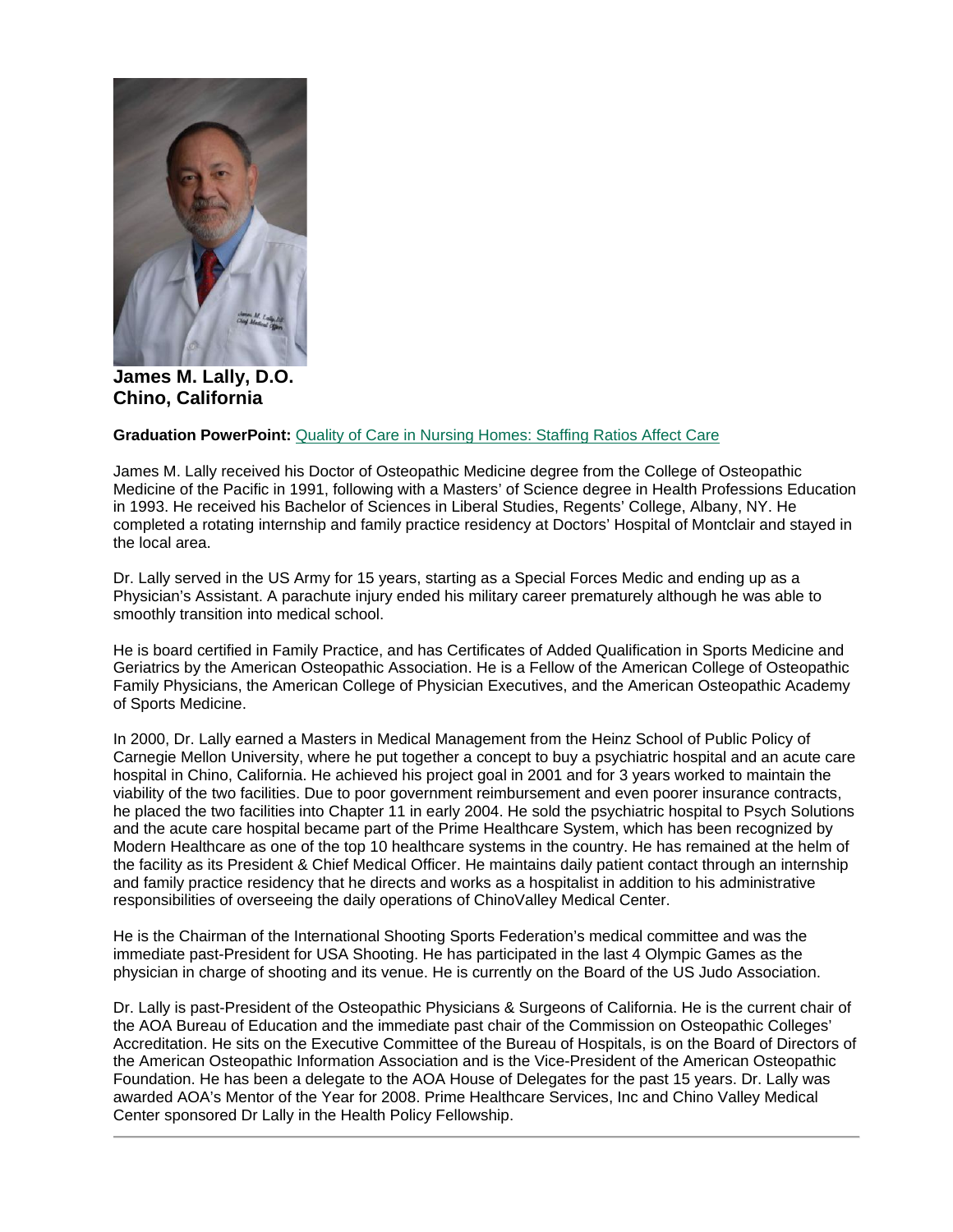

### **Elaine LeTarte, M.A. Tempe, Arizona**

### **Graduation PowerPoint:** [Building Public Trust in Disaster Planning](https://ohio.box.com/s/05jtcl1u6y6ihk2mzpl2llsbku193v59)

Ms. LeTarte received her M.A. in speech communication from the University of Illinois at Urbana-Champaign in 1976. She later did doctoral coursework there in organizational communication and medical sociology, and in summer 1997 was a CIC Traveling Scholar to the Ohio State University to study at the Disaster Research Center. Ms. LeTarte received a B.S. in communication and mathematics from Central Michigan University.

Ms. LeTarte has been the Executive Director of the AZ Board of Osteopathic Examiners for three years, between 2002-2005 and again from November 2008. Prior to working with the Board, Ms. LeTarte was a consultant manager in the special projects office of the AZ Governor and campaign finance supervisor in the Elections Division of the Office of the Secretary of State. Between 1989 and 1997, she was the director of the state boards regulating chiropractors and homeopathic physicians.

Ms. LeTarte is a member of the Administrators in Medicine, a national organization of executive directors of physician licensing boards, affiliated with the Federation of State Medical Boards. She represents the Board to Arizona State University's Center for Health Information and Research (CHIR): the Board provides workforce data to CHIR with each renewal of licensure.

The AZ Board of Osteopathic Examiners sponsors Ms. LeTarte's participation in the Health Policy Fellowship.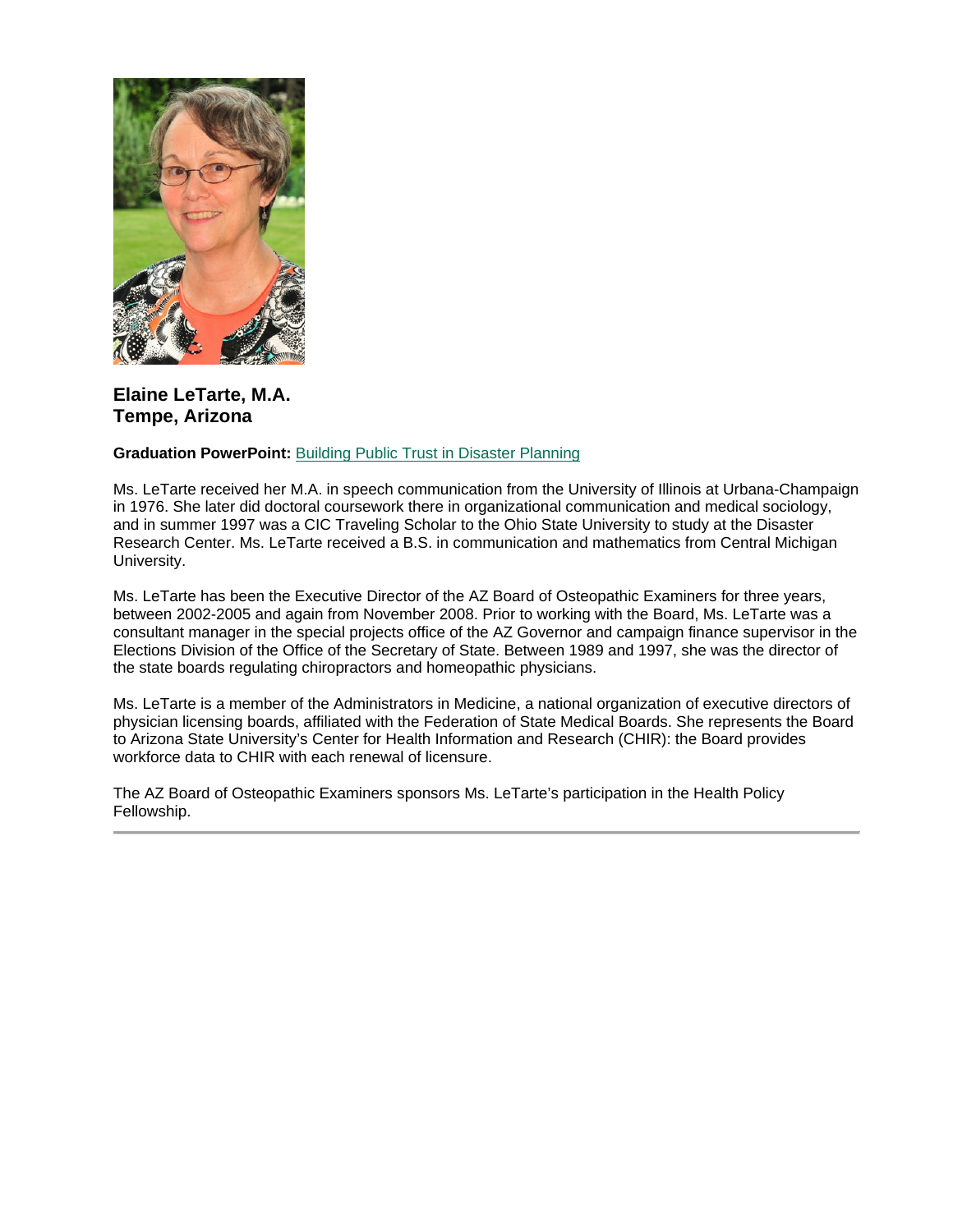

**Randy G. Litman, D.O. Pikeville, Kentucky**

#### **Graduation PowerPoint:** [Appalachian Healthcare Solutions with Appalachian People \(AHSAP\)](https://ohio.box.com/s/hpj812073iix6vg4fesq67uygldq0ccf)

Dr. Litman is a 1988 graduate of the Philadelphia College of Osteopathic Medicine. He interned under former AOA president, Joseph Stella, D.O., at Allentown Osteopathic Medical Center, Allentown, Pa., and was distinguished for his performance in Women's Health. Dr. Litman continued his post-doctoral studies at the Bryn Mawr Hospital, Bryn Mawr, Pa., and was named chief internal medicine resident during his PGY-4 year. He is board certified by two AOA boards, the American Osteopathic Board of Family Physicians, and the American Osteopathic Board of Neuromusculoskeletal Medicine. He currently serves as Associate Dean for Clinical Sciences at Pikeville College School of Osteopathic Medicine, Pikeville, KY.

Prior to entrance into full time academia in 2004, Dr. Litman was engaged in private practice near Philadelphia, Pa., where he served on the part-time faculties of the Philadelphia College of Osteopathic Medicine, Jefferson Medical College, LaSalle University School of Nursing and Villanova University School of Nursing. Dr. Litman served as chair of the department of Osteopathic Principles & Practice at Pikeville before advancement to his current administrative position. Currently, Dr. Litman continues to serve the National Board of Osteopathic Medical Examiners as both an item writer for COMLEX and a rater for COMLEX Level 2PE, and has recently been selected to serve the American Osteopathic Board of Family Physicians with its certification examination.

Dr. Litman is a member of the American Osteopathic Association, The American Academy of Osteopathy, The Cranial Academy, The Pennsylvania Osteopathic Medical Association, The Pennsylvania Osteopathic Family Physicians Society, and The Kentucky Osteopathic Medical Association. Dr. Litman currently serves on the executive board of KOMA, and was previously active in District 10 of POMA before relocation to Kentucky.

Dr. Litman's Fellowship position was sponsored by the Kentucky Osteopathic Medical Association.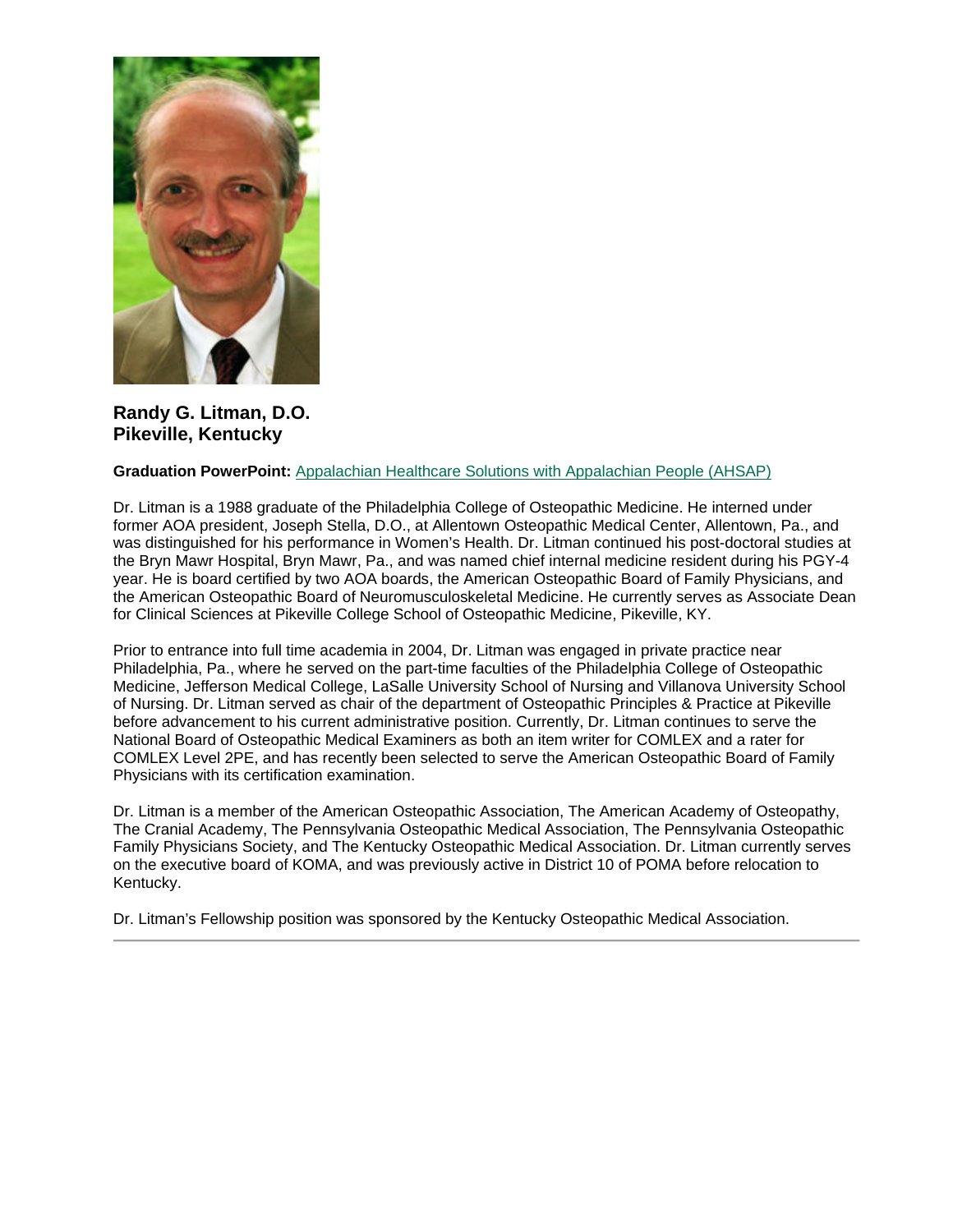

**Ronald C. Manning, J.D. Old Westbury, New York**

### **Graduation PowerPoint:** [Meeting the Goals of The Health Career Opportunities \(HCOP\) and Centers of](https://ohio.box.com/s/o8j59v0qzd9v32hb8uhee1uqp9szj6i9)  [Excellence \(COE\) Programs](https://ohio.box.com/s/o8j59v0qzd9v32hb8uhee1uqp9szj6i9)

Ronald C. Manning received his Juris Doctor from Touro College Jacob D. Fuchsberg Law Center in 1990. He received a Masters of Science degree in Human Resources Development and Adult Education from Fordham University in 1980. He graduated from Manhattan College in 1972 with a B.A. in Psychology.

He was admitted to the Bar in Connecticut in 1990 and in New York in 1992. In 1996 Mr. Manning was admitted to the Bar for the United States Supreme Court, the U.S. Court of Appeals for the Federal Circuit, the U.S. Court of Federal Claims and the U.S. Court of Appeals for the Armed Services. Also in 1996, he became an Associate Member of the American College of HealthCare Executives. Mr. Manning served as a member of the Longwood Central School District Board of Education from 1992 – 2007. During his tenure as member of the Board of Education he served as President for the following academic years: 1994 – 1995, 1995 – 1996, 1999 – 2000, 2000 – 2001, 2004 – 2005 and 2005 – 2006. He was a member of the New York State Association of School Board Members and the National Association of School Board Members from 1992 – 2007. From 1994 – 1998, Mr. Manning served as a Gubernatorial Appointee to the Board of Visitors of Kings Park Psychiatric Center and from 1990 – 1994 he was a member of the Institutional Review Board of Psychiatric Research of Central Islip Psychiatric Center. Mr. Manning has received numerous awards and recognitions including: Distinguished Service Award, Longwood Council of PTA's, New York PTA, Outstanding Contribution to the Welfare of Children and Youth, 2007; Distinguished Service Award, New York State Parent Teachers Association, 2007; School Board of Excellence, SCOPE, 2004; Certificate of Special Congressional Recognition, Outstanding and Invaluable Service to the Community, Presented by Congressman Michael Forbes, 2000; The Reverend Doctor Martin Luther King, Jr. Meritorious Award, First Baptist Church of Riverhead, 1999; Health Service Advocate Award, North Amityville Community Economic Council, Inc. (NACEC), 1998; and Gubernatorial Proclamation, State of New York, Executive Chamber, Governor Mario Cuomo, School Board Recognition, 1992.

Mr. Manning has over 30 years of demonstrated experience and training in health care administration, higher education and medical education. He is presently and has been since 2007, the Acting Associate Dean for Planning and Operations and the Director of Clinical Services at NYCOM. Before joining NYCOM, Mr. Manning was the Assistant Director of the Division of Patient Care Services, Suffolk County Department of Health Services. Prior to his work with the County, he held the position of Vice President for Administration at A. Holly Patterson Extended Care Facility, Nassau Health Care Corporation. Mr. Manning held the position of Director of the Health Initiative for Underserved Communities and Director of Recruitment and Retention of Minorities, Women and Children for the NIH-funded General Clinical Research Center (GCRC) during his tenure at Stony Brook University Hospital.

New York College of Osteopathic Medicine (NYCOM) sponsored Mr. Manning's participation in the Health Policy Fellowship.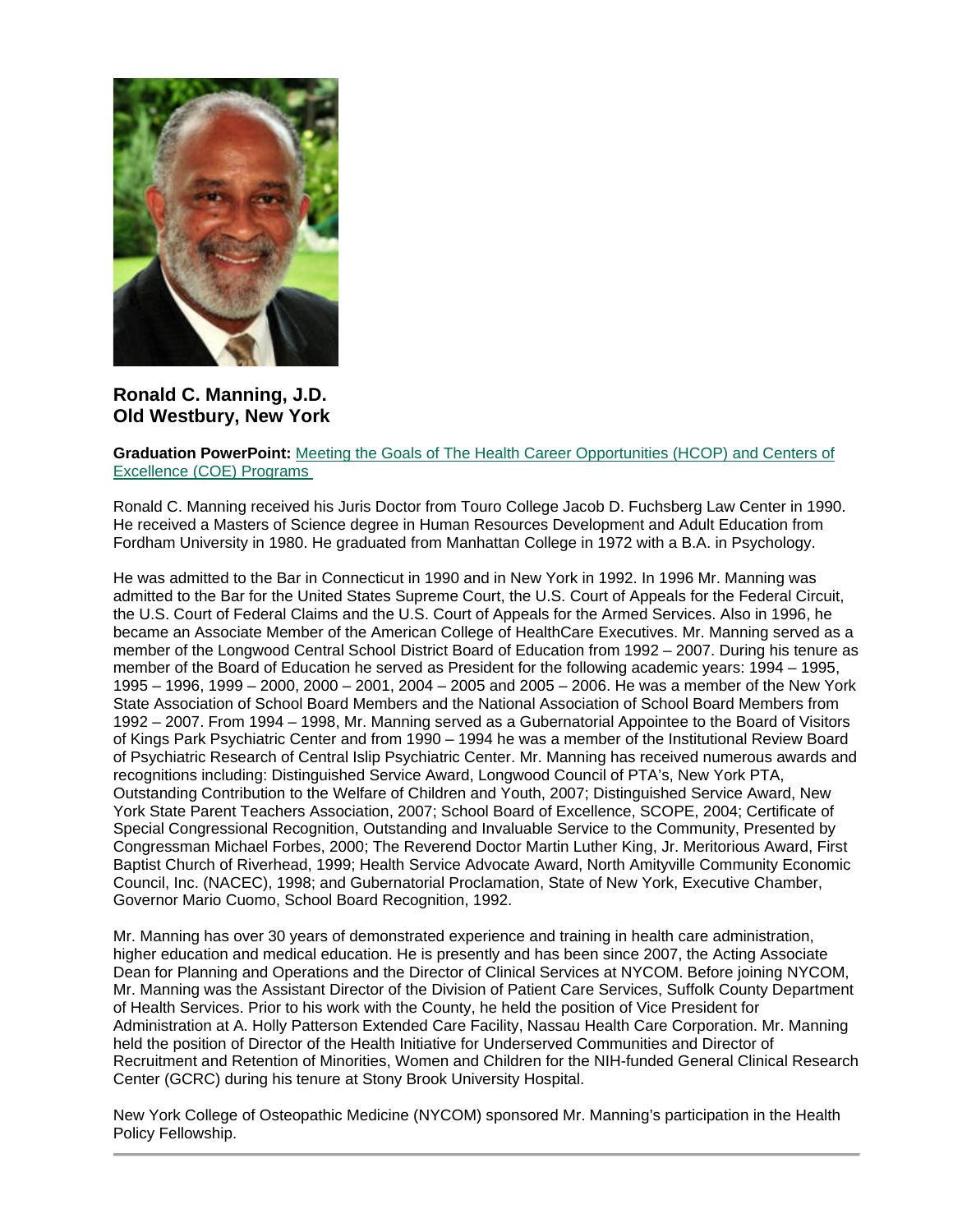

### **Ann K. Peton, B.S. Blacksburg, Virginia**

### **Graduation PowerPoint:** [Barriers in Implementing a Patient-Centered Medical Home](https://ohio.box.com/s/id1fng80me9xplohk0e0sldqg4py71ni)

Ms. Peton received her BS in Geography from Bemidji State University in Bemidji, Minnesota in 1983 with an emphasis in computerized mapping and data analysis. Other certifications in Project Management, GIS technologies/software and Leadership skills training were obtained during the subsequent twenty-five years of working within the industry. Much of Ms. Peton's experience and network building in policy and healthcare workforce issues has been gained over the recent eight years of managing academic-based research centers: the Rural Policy Research Institute's Community Information Resource Center and Edward Via Virginia College of Osteopathic Medicine's National Center for the Analysis of Healthcare Data (NCAHD).

Over the last twelve years, Ms. Peton has worked very closely with many national healthcare organizations on healthcare policy research and analysis support, including the American Osteopathic Association (AOA), the American Medical Association (AMA), the American Association of Colleges of Osteopathic Medicine (AACOM), Federation of State Medical Boards (FSMB), and Health Resources and Services Administration (HRSA) Bureau of Health Professions and Office of Rural Health Policy. Ms. Peton is on both the national advisory and working committee for the National Center for Rural Health Works; is Chairman the Healthcare Workforce of the National Organization of State Offices of Rural Health (NOSORH); serves on the National Rural Health Association Education Committee; serves as Chairman of the Virginia Rural Health Resource Center; and serves on the board for the Virginia Rural Health Association.

As the Director of two centers at EVVCOM, NCAHD and the Center for Rural Health Policy, Education and Research, Ms. Peton and her staff have gathered, processed and mapped all physicians and fourteen different non-physician health providers from each state licensure board where data was available. This has never been accomplished before and we are partnering with Health Resources and Services Administration (HRSA) and other entities to make use of this data and subsequent analysis to support more effective national, regional and state healthcare policies/legislation. Prior to coming to EVVCOM, Ms. Peton directed CIRC and worked as a consultant for many public and private health and human services agencies and organizations across the nation.

EVVCOM sponsored Ms. Peton's participation in the Health Policy Fellowship.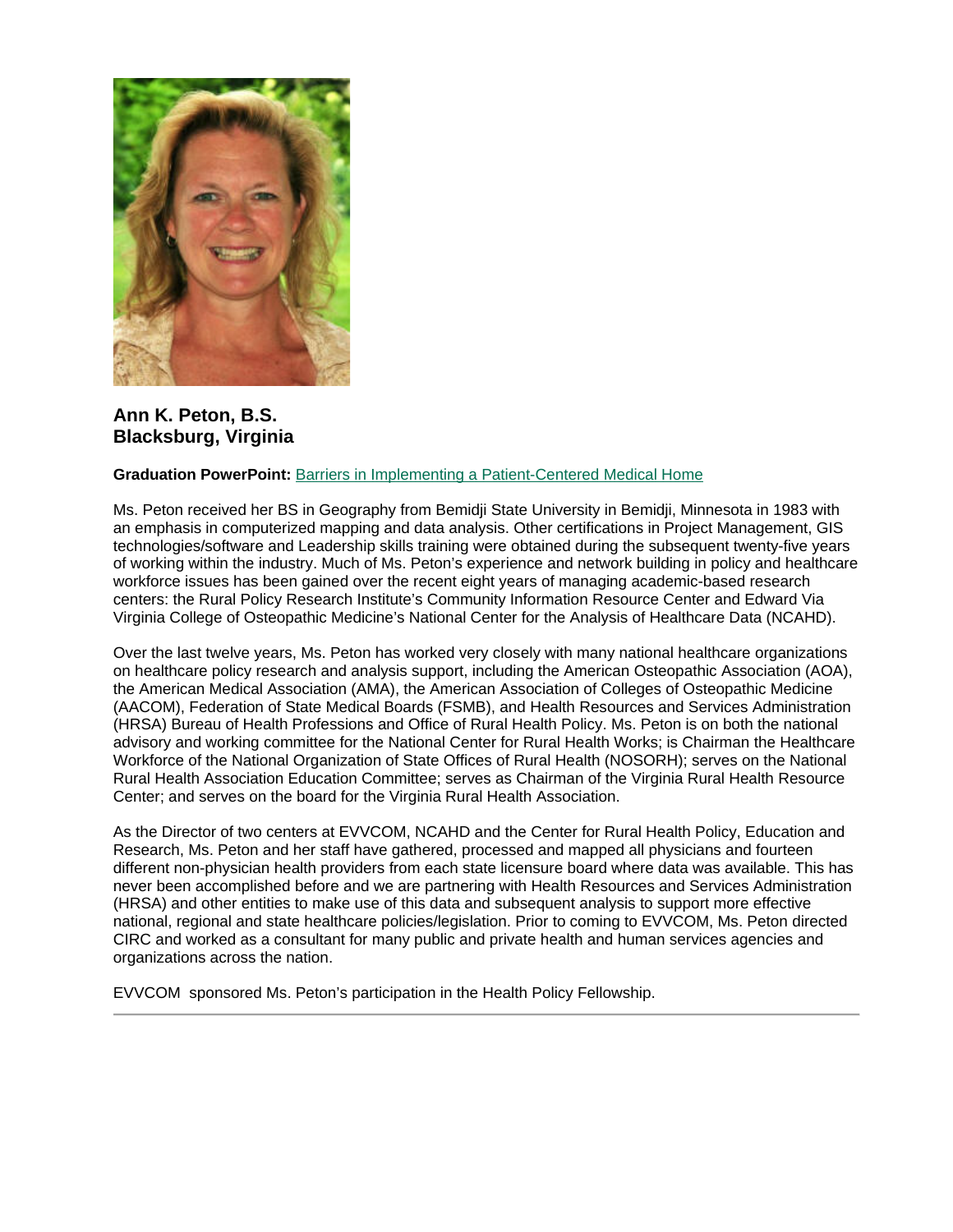

**Paul D. Seltzer, D.O. West Palm Beach, Florida**

### **Graduation PowerPoint:** [Improving Access to Mental Health and Deceasing the Suicide Rate within the](https://ohio.box.com/s/lcyrwoenqcz84zb5odauqqjljjwqh51d)  **[Military](https://ohio.box.com/s/lcyrwoenqcz84zb5odauqqjljjwqh51d)**

Dr. Seltzer received his Doctor of Osteopathic Medicine degree from the Philadelphia College of Osteopathic Medicine in 1980. He graduated from Eastern Michigan University with a B.S. in dual majors in Chemistry and Physiology. Following medical school he completed a one-year rotating internship at Detroit Osteopathic Hospital and Bi-County Hospital in 1981. Dr. Seltzer subsequently completed a four year residency in Orthopedic Surgery at the above mentioned hospitals in 1985. He is board certified in orthopedic surgery by the American Osteopathic Academy of Orthopedics (AOAO).

Dr. Seltzer is currently in private practice since 1985 in West Palm Beach, Florida. Dr. Seltzer has been a staff member on multiple hospital staffs in West Palm Beach and is currently the Chief of Staff of Columbia Hospital. He has received the Physician of the Year Award in 2003 from the Florida Osteopathic Medical Association, and the Outstanding Physician Award in 2006 from Columbia Hospital along with Patient Advocate and Gavel awards also from Columbia Hospital.

Dr. Seltzer is a member of the American Osteopathic Association (AOA), the American Osteopathic Academy of Orthopedics (AOAO), Michigan Osteopathic Physicians and Surgeons (MAOPS) and is a member of the Florida Osteopathic Medical Association (FOMA). He has served in various capacities for the FOMA and President of the FOMA from 2001 to 2002. For the FOMA he continues to serve as the chairmen of the key contact Physicians group which is a grass roots advocacy group inside the state of Florida. Dr. Seltzer has served as a Member of the House of Delegates to the AOA for the past sixteen years representing the state of Florida and has served on various committees. Dr. Seltzer is a Clinical Assistant Professor of Surgery at the Philadelphia College of Osteopathic Medicine and Nova Southeastern University College of Osteopathic Medicine.

The Florida Osteopathic Medical Association sponsored Dr. Seltzer's participation in the Health Policy Fellowship.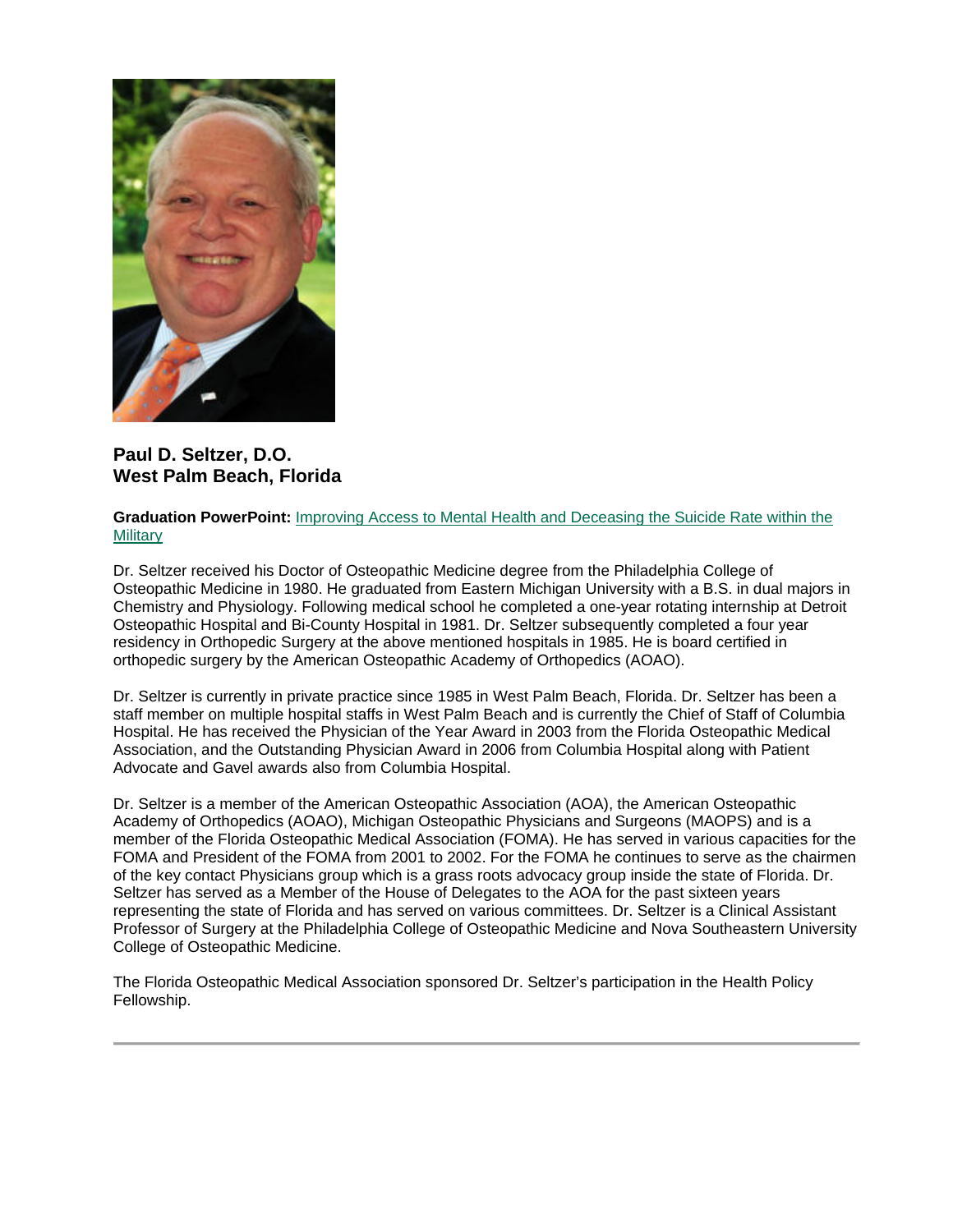

### **Layne E. Subera, D.O., FACOFP Skiatook, Oklahoma**

#### **Graduation PowerPoint:** [H.R. 2923: The Combat Methamphetamine Enhancement Act of 2009](https://ohio.box.com/s/tegyc1urhejiueiun02i0gnevhlv5kfc)

Dr. Subera received his Doctor of Osteopathic Medicine degree from the Oklahoma State University Health Sciences Center College of Osteopathic Medicine in 1995. In 1991, he graduated from Oklahoma State University in Stillwater, Oklahoma with a Bachelor of Science degree in Zoology.

He completed his one year traditional rotating internship year in 1996 and his Family Medicine residency at the Oklahoma State University Health Center in Tulsa, Oklahoma in 1998. Dr. Subera is board certified in Family Practice and Osteopathic Manipulative Treatment by the American Osteopathic Board of Family Physicians.

Dr. Subera has been in private practice in rural Skiatook, Oklahoma for the past eleven years. He is currently serving as Chief of Staff Elect for Bailey Medical Center and as a Director for the Bailey Education Foundation in Owasso, Oklahoma.

He is a member of the American Osteopathic Association (AOA), the American College of Osteopathic Family Physicians (ACOFP), the Oklahoma Osteopathic Association and the American Academy of Professional Coders. Currently, he is a Trustee of both the Oklahoma Osteopathic Association and the Oklahoma State Society of ACOFP.

The Oklahoma Osteopathic Association sponsored Dr. Subera's participation in the Health Policy Fellowship.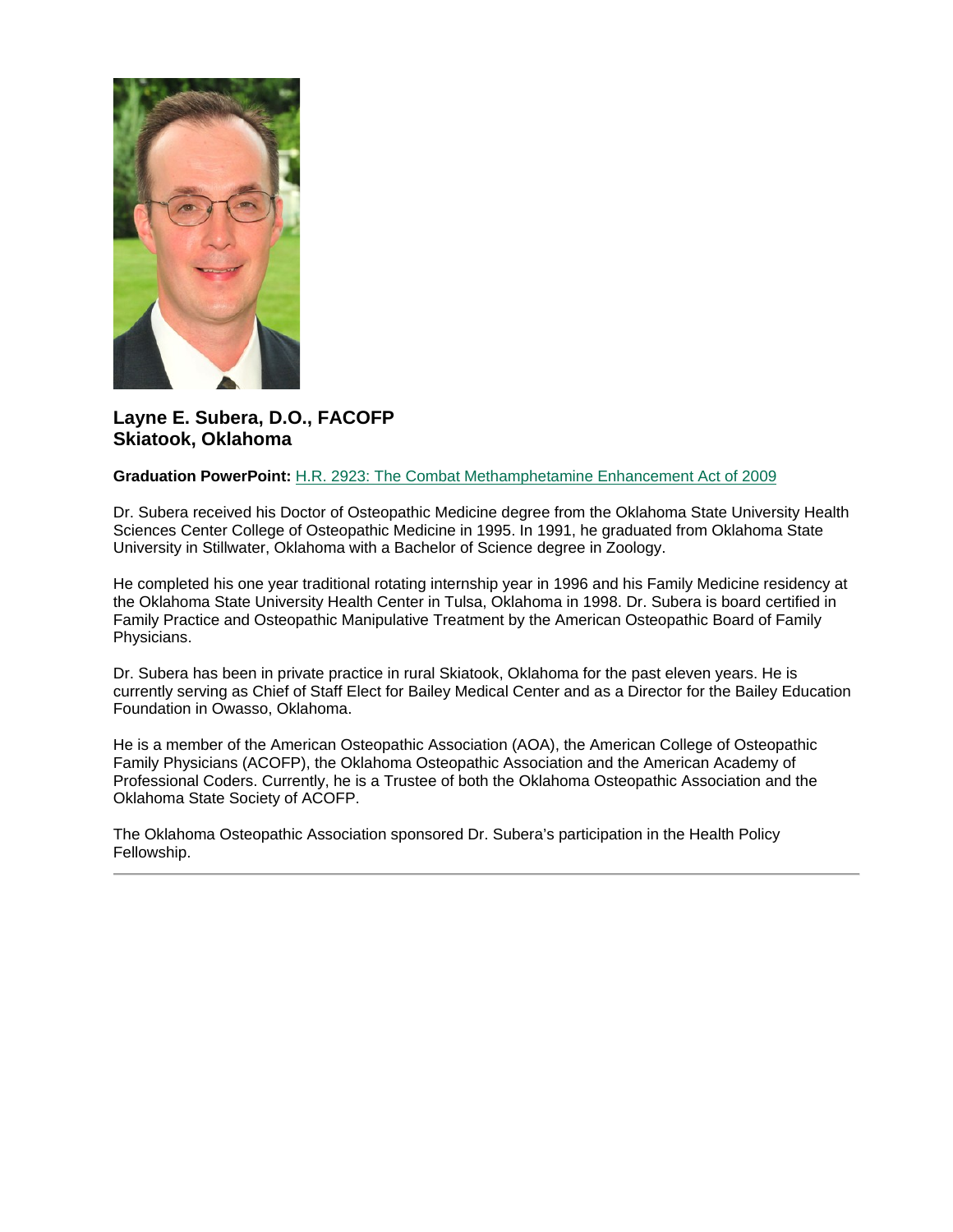

After hours "phun" in Phoenix at Cave Creek.



Above: HPF Class of 2010 in Pomona, California in January 2010. HPF "team" jackets a gift to the class from Jim Lally, D.O. (center).